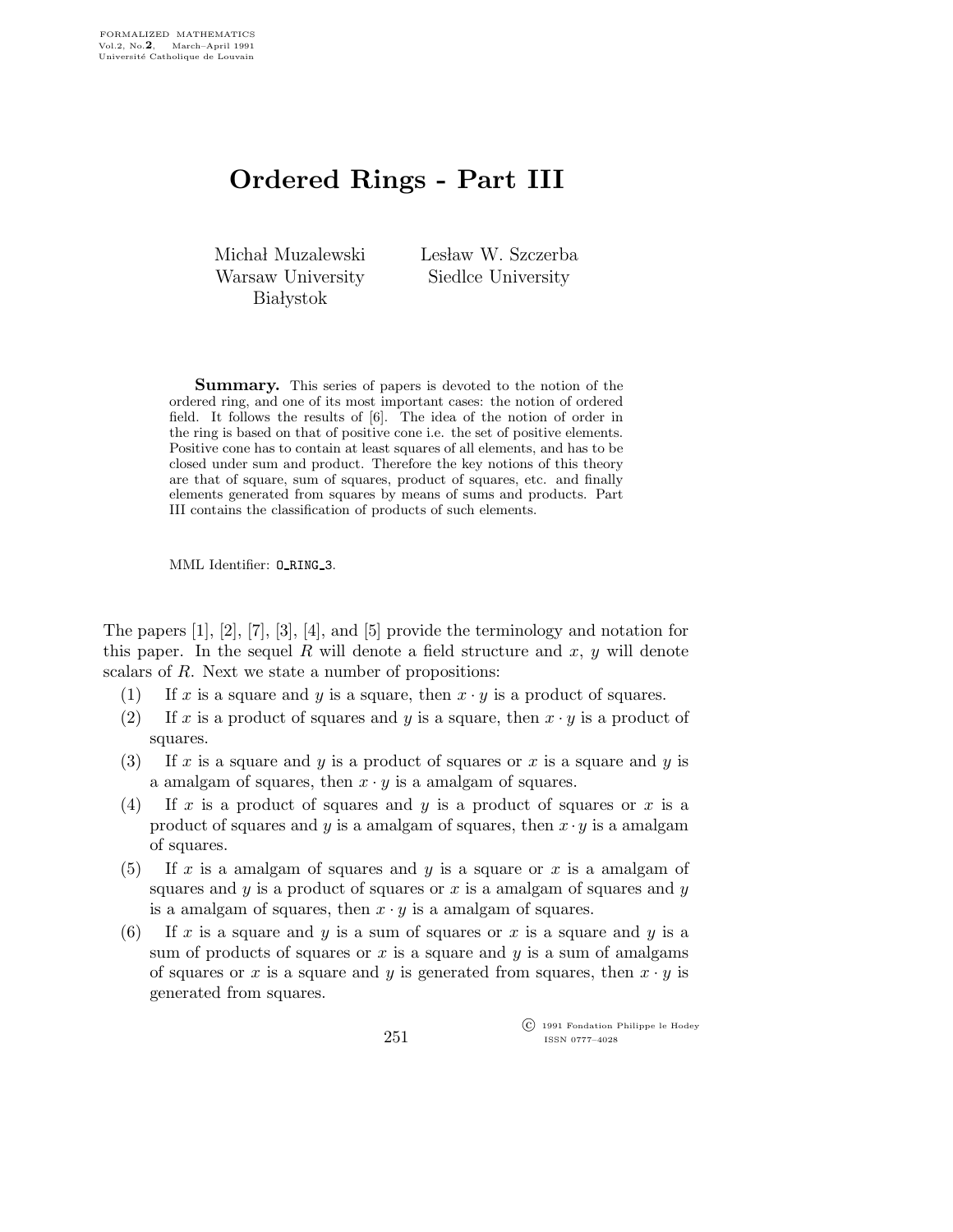- $(7)$  If x is a sum of squares and y is a square or x is a sum of squares and y is a sum of squares or x is a sum of squares and  $y$  is a product of squares or x is a sum of squares and y is a sum of products of squares or x is a sum of squares and  $y$  is a amalgam of squares or  $x$  is a sum of squares and  $y$  is a sum of amalgams of squares or  $x$  is a sum of squares and  $y$  is generated from squares, then  $x \cdot y$  is generated from squares.
- (8) If x is a product of squares and y is a sum of squares or x is a product of squares and  $y$  is a sum of products of squares or  $x$  is a product of squares and  $y$  is a sum of amalgams of squares or  $x$  is a product of squares and  $y$ is generated from squares, then  $x \cdot y$  is generated from squares.
- (9) If x is a sum of products of squares and y is a square or x is a sum of products of squares and  $y$  is a sum of squares or  $x$  is a sum of products of squares and  $y$  is a product of squares or  $x$  is a sum of products of squares and  $y$  is a sum of products of squares or  $x$  is a sum of products of squares and  $y$  is a amalgam of squares or  $x$  is a sum of products of squares and  $y$ is a sum of amalgams of squares or x is a sum of products of squares and y is generated from squares, then  $x \cdot y$  is generated from squares.
- (10) If x is a amalgam of squares and y is a sum of squares or x is a amalgam of squares and  $y$  is a sum of products of squares or  $x$  is a amalgam of squares and  $y$  is a sum of amalgams of squares or x is a amalgam of squares and y is generated from squares, then  $x \cdot y$  is generated from squares.
- (11) If x is a sum of amalgams of squares and y is a square or x is a sum of amalgams of squares and  $y$  is a sum of squares or  $x$  is a sum of amalgams of squares and  $y$  is a product of squares or  $x$  is a sum of amalgams of squares and  $y$  is a sum of products of squares or  $x$  is a sum of amalgams of squares and  $y$  is a amalgam of squares or  $x$  is a sum of amalgams of squares and  $y$  is a sum of amalgams of squares or  $x$  is a sum of amalgams of squares and y is generated from squares, then  $x \cdot y$  is generated from squares.
- $(12)$  If x is generated from squares and y is a square or x is generated from squares and  $y$  is a sum of squares or  $x$  is generated from squares and  $y$ is a product of squares or x is generated from squares and  $y$  is a sum of products of squares or x is generated from squares and  $y$  is a amalgam of squares or  $x$  is generated from squares and  $y$  is a sum of amalgams of squares or  $x$  is generated from squares and  $y$  is generated from squares, then  $x \cdot y$  is generated from squares.

## References

- [1] Grzegorz Bancerek. The fundamental properties of natural numbers. Formalized Mathematics,  $1(1):41-46$ , 1990.
- [2] Grzegorz Bancerek and Krzysztof Hryniewiecki. Segments of natural numbers and finite sequences. Formalized Mathematics, 1(1):107-114, 1990.